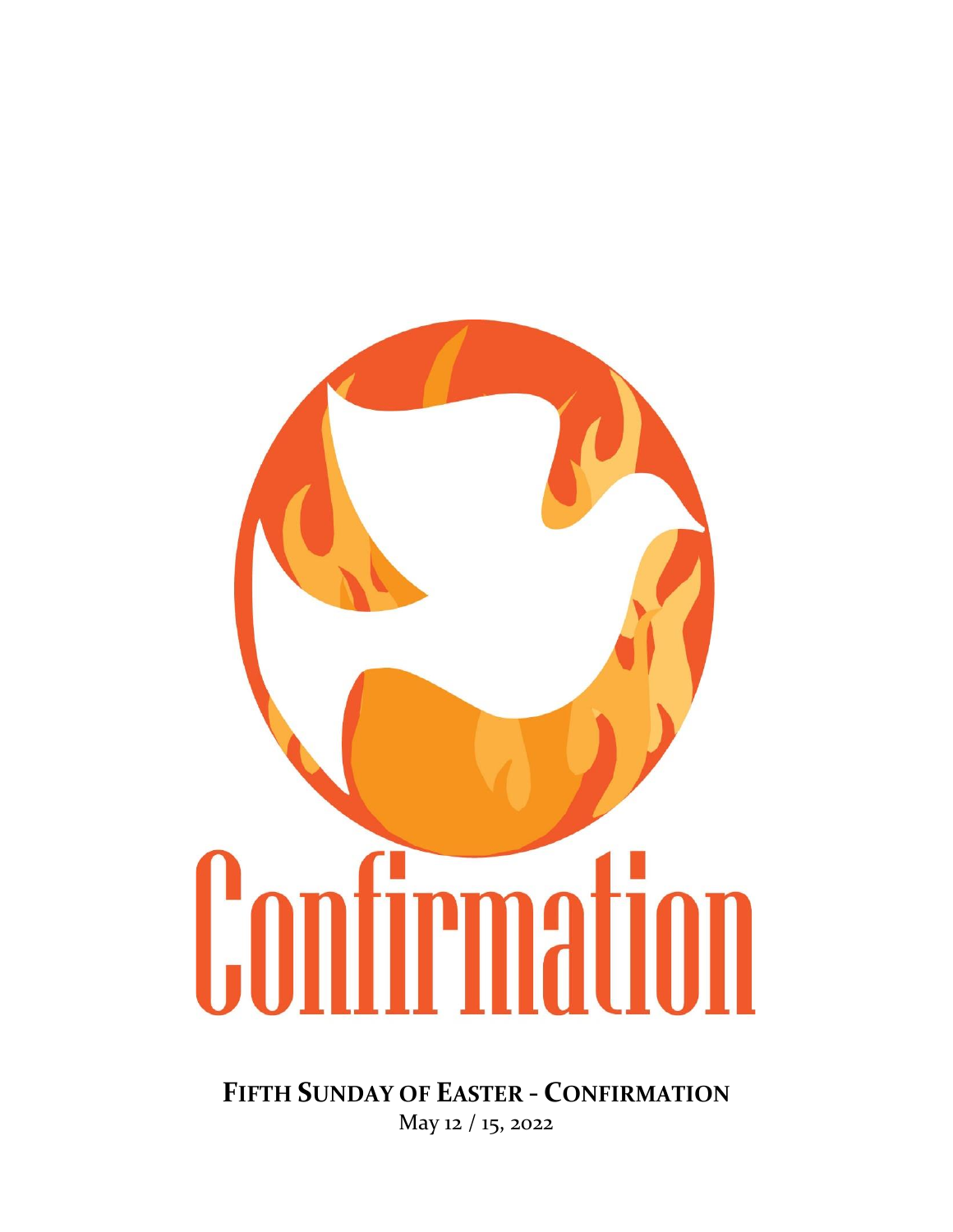# **Zion Ev. Lutheran Church**

6430 Hwy. D Allenton, Wisconsin 53002 *Members of the Wisconsin Evangelical Lutheran Synod* (WELS) Steven D. Bode, pastor 6438 Hwy. D Allenton, WI *Church Office: 262-629-5914 / website: www.zionallenton.org Pastor cell phone: 262-483-0407 / e-mail: revsdb@aol.com*



### **Welcome to God's House**

Confirmation has been a long-standing practice in the Lutheran Church. Confirmation is not a sacrament nor does it have any command or promise from



God. It is a "rite" or ceremony in which a congregation *gives* its confirmands, who have been instructed in Christian doctrine according to the Bible and Luther's Small

Catechism, an opportunity to confess publicly their faith, and promise their faithfulness to the Lord and his word. The congregation then *prays* for the confirmands with the laying on of hands and finally *invites* them to participate in the Lord's Supper. God bless Jillian, Ava and Gabi on their confirmation day.

# **ORDER OF SERVICE**

**Opening Hymn** Day by Day #803

Day by day, your mercies, Lord, attend me, bringing comfort to my anxious soul. Day by day, the blessings, Lord, you send me draw me nearer to my heav'nly goal. Love divine, beyond all mortal measure, brings to naught the burdens of my quest; Savior, lead me to the home I treasure, where at last I'll find eternal rest.

Day by day, I know you will provide me strength to serve and wisdom to obey; I will seek your loving will to guide me o'er the paths I struggle day by day.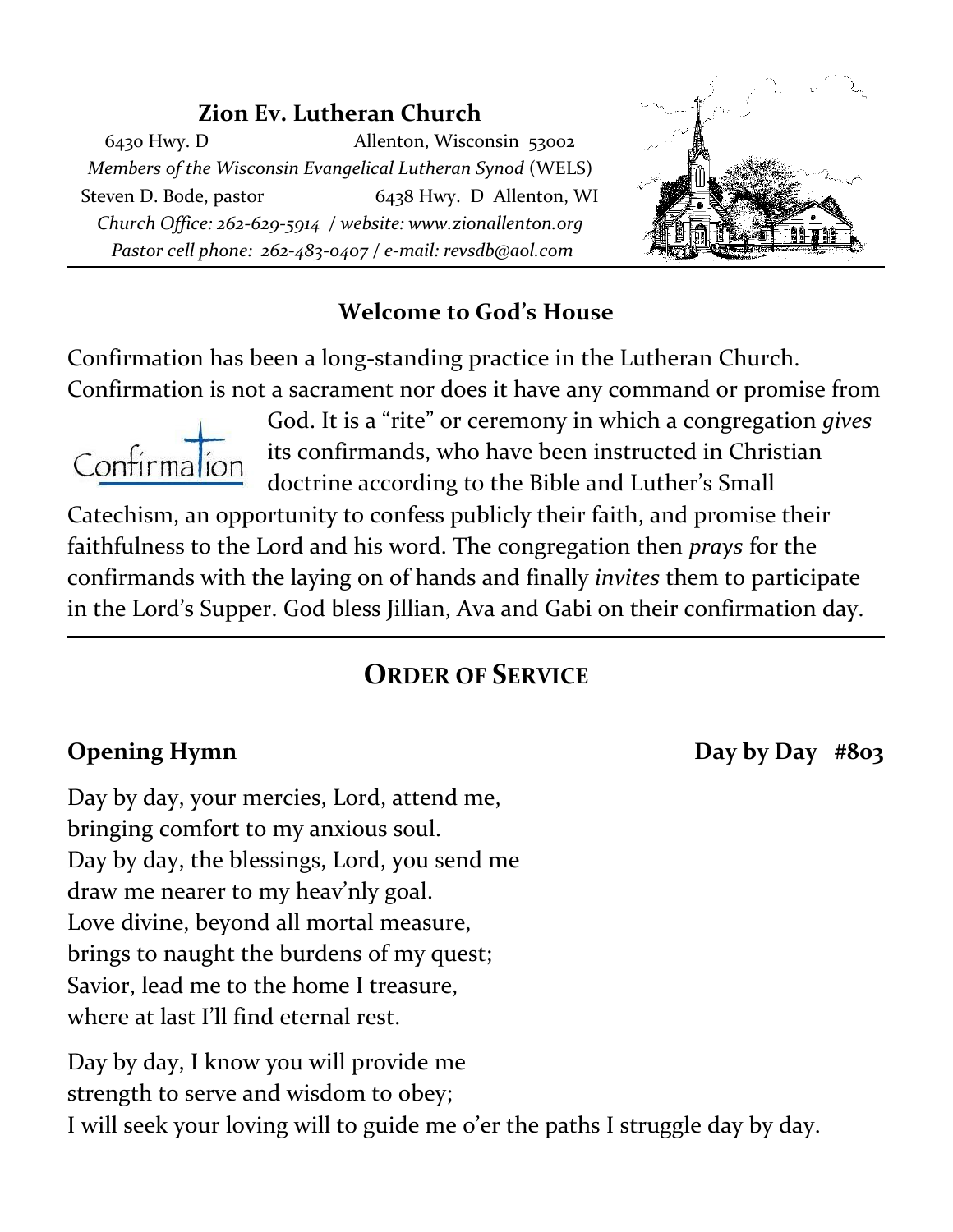I will fear no evil of the morrow, I will trust in your enduring grace. Savior, help me bear life's pain and sorrow till in glory I behold your face.

Oh, what joy to know that you are near me when my burdens grow too great to bear; oh, what joy to know that you will hear me when I come, O Lord, to you in prayer. Day by day, no matter what betide me, you will hold me ever in your hand. Savior, with your presence here to guide me, I will reach at last the promised land.

Text: tr. Robert Leaf, 1936–2005; Carolina Sandell Berg, 1832–1903 Text: © 1992 Augsburg Fortress. Used by permission: OneLicense no. 712031

#### **Invocation**

In the name of the Father and of the Son (+) and of the Holy Spirit. **Amen.**

### **Confession of Sins**

If we claim to be without sin, we deceive ourselves and the truth is not in us.

**If we confess our sins, God is faithful and just and will forgive us our sins and purify us from all unrighteousness.**

Let us confess our sins to the Lord.

**Holy God, gracious Father, I am sinful by nature**

**and have sinned against you in my thoughts, words and actions.**

- **I have not loved you with my whole heart;**
- **I have not loved others as I should.**

**I deserve your punishment both now and forever.**

**But Jesus, my Savior, paid for my sins**

**with his innocent suffering and death.**

**Trusting in him, I pray: God, have mercy on me, a sinner.**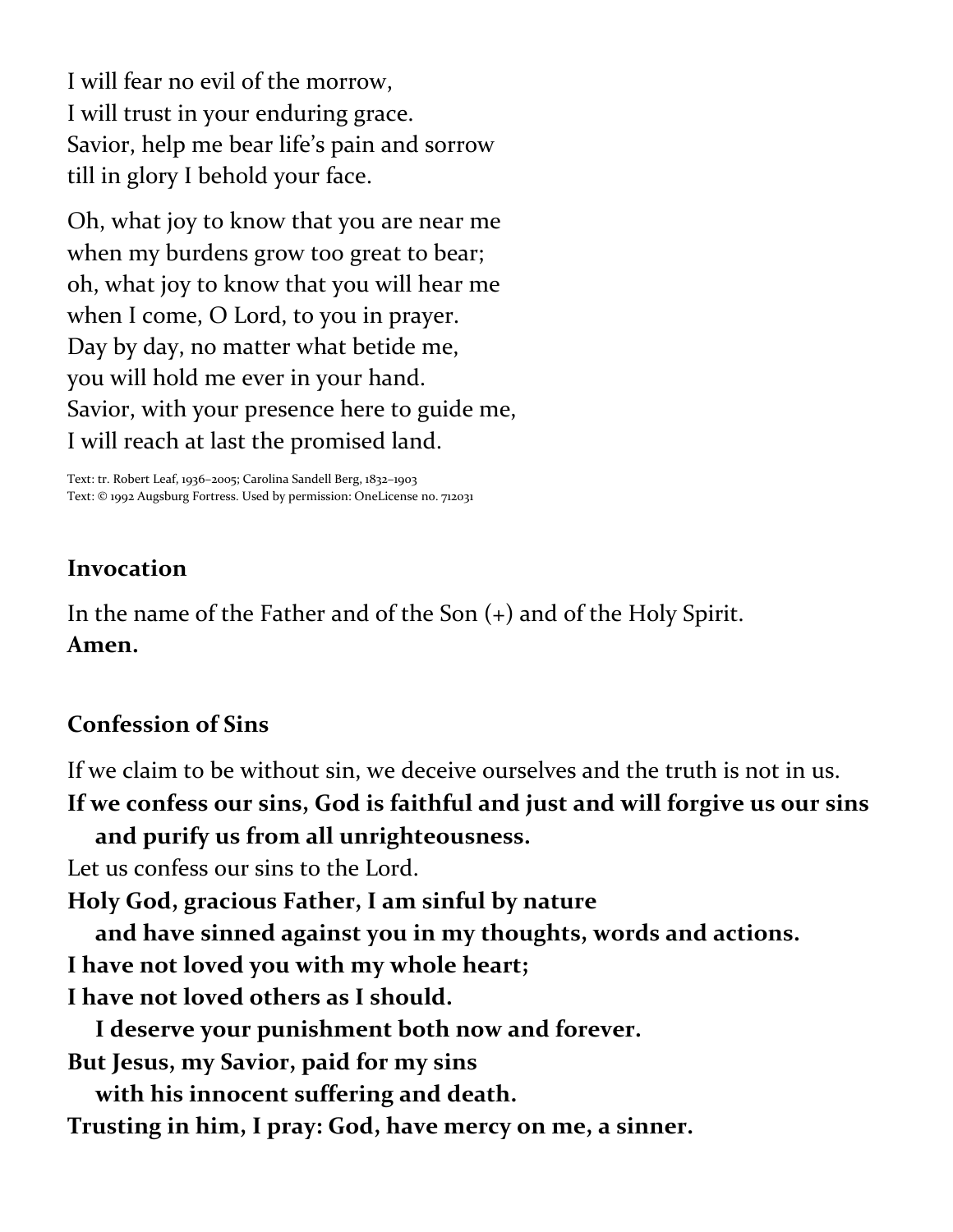# *Brief silence for meditation and reflection*

Our gracious Father in heaven has been merciful to us. He sent his only Son, Jesus Christ, who gave his life as the atoning sacrifice for the sins of the whole world. Therefore, as a called servant of Christ and by his authority, I forgive you all your sins in the name of the Father and of the Son and of the Holy Spirit. **Amen.** 

# **Lord, Have Mercy**

In peace let us pray to the Lord.

For the well-being of all people everywhere, that they may receive from you all they need to sustain body and life, hear our prayer, O Lord. **Lord, have mercy.**

For the spread of your life-giving gospel throughout the world, that all who are lost in sin may be brought to faith in you, hear our prayer, O Christ. **Christ, have mercy.**

For patience and perseverance in this life, that we may not lose the hope of heaven as we await your return, hear our prayer, O Lord. **Lord, have mercy.**

Lord of life, live in us that we may live for you. **Amen.**

# **Glory to God in the Highest**

♫To God on high be glory and peace to all the earth, for God has shown his favor in Jesus' holy birth! Almighty God and Father, our humble thanks we bring; we worship you, we bless you, Lord God, our heav'nly King.

O Lamb of God exalted, you take all sin away; extend to us your mercy and hear us as we pray.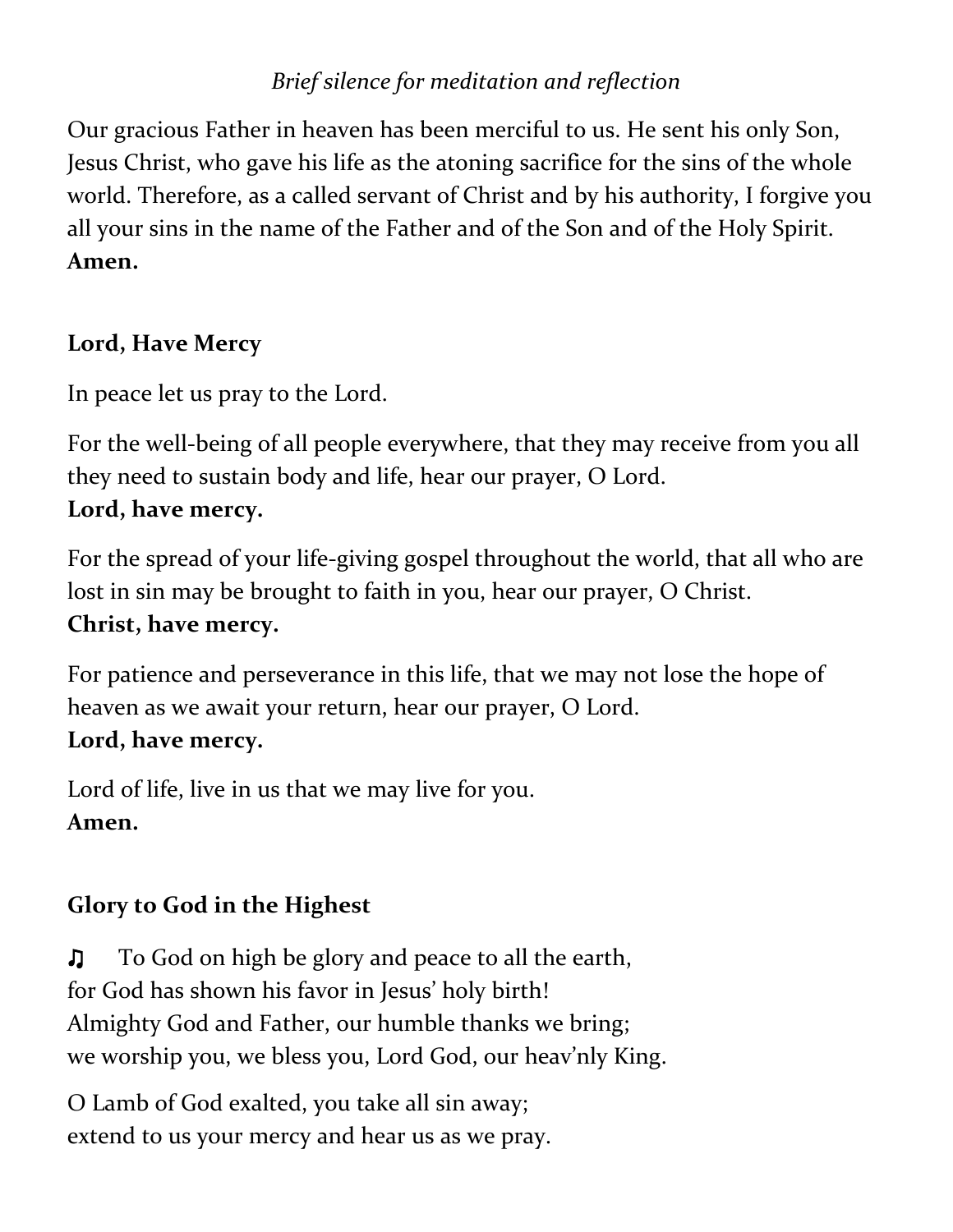# With God the Holy Spirit, at God the Father's throne, you reign, O Christ, forever, for you are Lord alone!

Text: Michael D. Schultz Text: © 2021 Northwestern Publishing House. Used by permission: OneLicense no. 712031

# **THE WORD**

The Lord be with you. **And also with you.**

# **Prayer of the Day**

Let us pray.

Almighty and eternal God, you always cause your church to grow, and with your light and grace, you strengthen the hearts of those to whom you have given new birth through water and the Spirit. Let all who have been instructed in your truth continue to increase both in faith and knowledge, that they may rejoice in their baptism and grow as members of the holy body of your Son, Jesus Christ our Lord.

#### **Amen.**

First Reading **Proverbs** 3:5-6

Trust in the Lord with all your heart and lean not on your own understanding; <sup>6</sup> in all your ways submit to him, and he will make your paths straight.

The Word of the Lord **Thanks be to God.**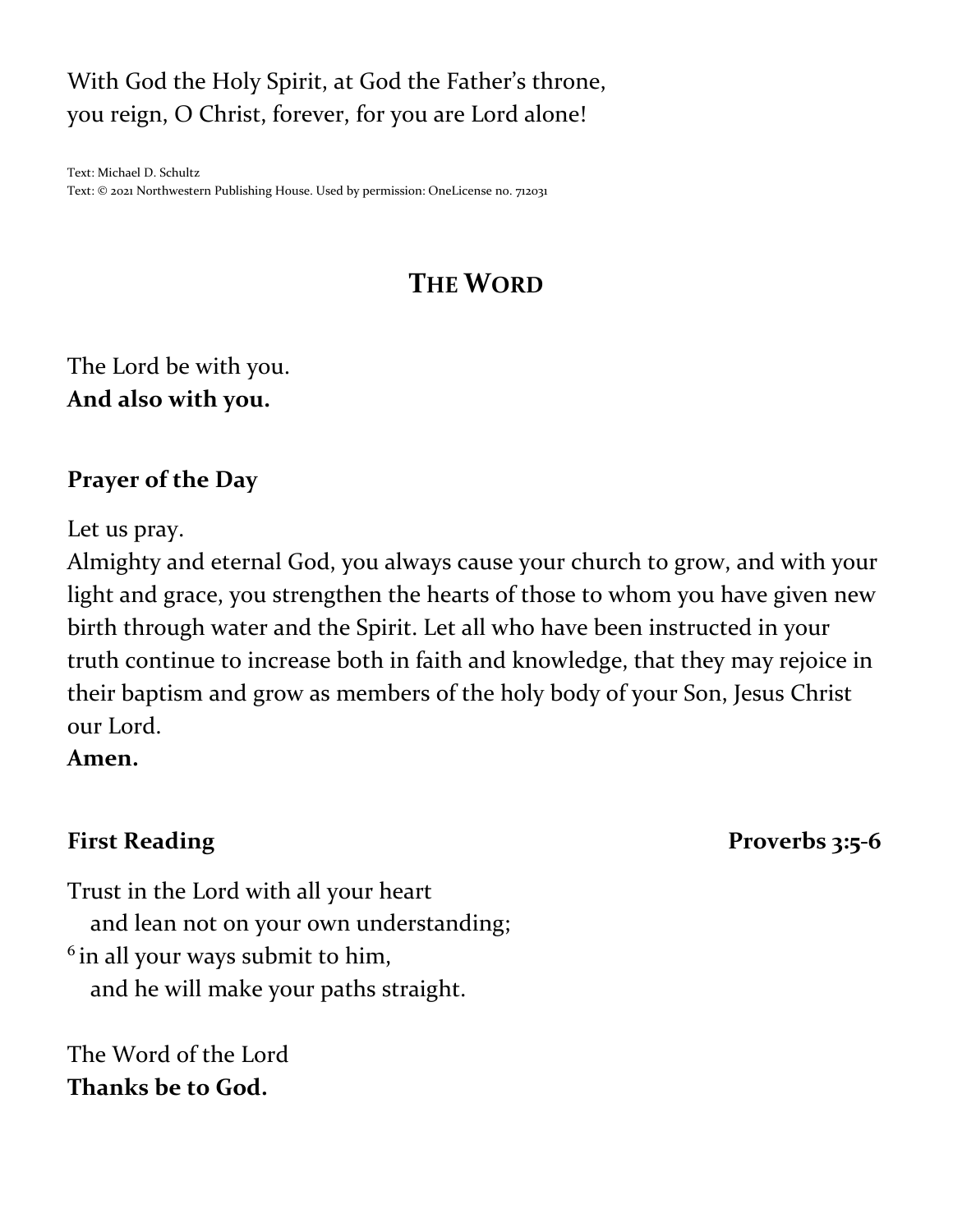

#### **Second Reading Ephesians 6:10-18**

<sup>10</sup> Finally, be strong in the Lord and in his mighty power. <sup>11</sup> Put on the full armor of God, so that you can take your stand against the devil's schemes. <sup>12</sup> For our struggle is not against flesh and blood, but against the rulers, against the authorities, against the powers of this dark world and against the spiritual forces of evil in the heavenly realms. <sup>13</sup> Therefore put on the full armor of God, so that when the day of evil comes, you may be able to stand your ground, and after you have done everything, to stand.<sup>14</sup> Stand firm then, with the belt of truth buckled around your waist, with the breastplate of righteousness in place, <sup>15</sup> and with your feet fitted with the readiness that comes from the gospel of peace. <sup>16</sup> In addition to all this, take up the shield of faith, with which you can extinguish all the flaming arrows of the evil one. <sup>17</sup> Take the helmet of salvation and the sword of the Spirit, which is the word of God.

 $18$ And pray in the Spirit on all occasions with all kinds of prayers and requests. With this in mind, be alert and always keep on praying for all the Lord's people.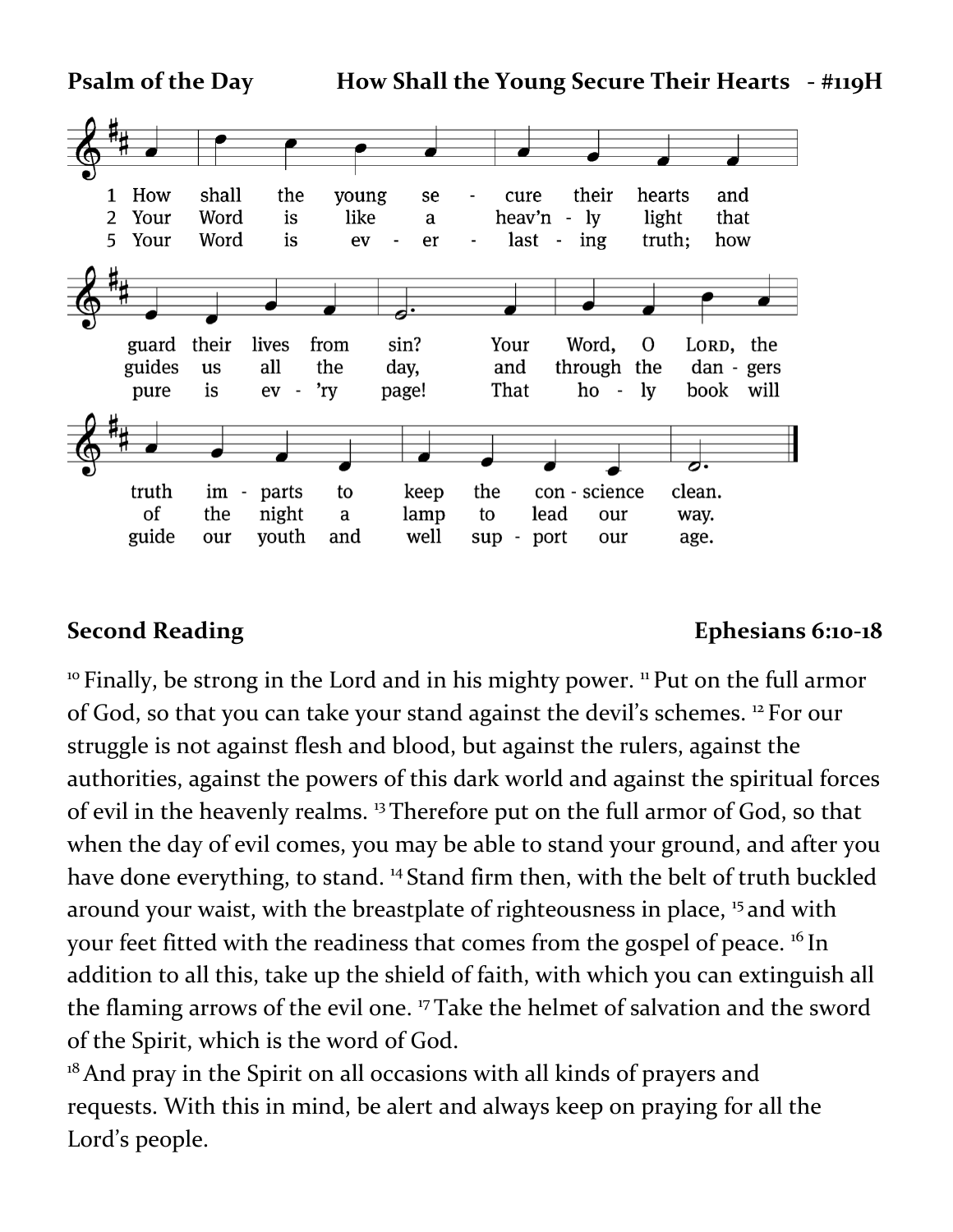# The Word of the Lord **Thanks be to God.**

# Gospel Acclamation **Revelation Revelation** 2:10

 $\overline{\phantom{a}}$ 

le

le



 $AI$ 

 $A<sub>1</sub>$ 

Refrain



ia.

ia.

lu

 $\ln$ 

 $\overline{\phantom{a}}$ 

Alleluia, alleluia. Be faithful, even to the point of death, **and I will give you a crown of life. Alleluia.**

 $\overline{a}$ 

lu

 $\ln$ 

# *Refrain*

# **Gospel John 8:31-32**

**<sup>31</sup>** To the Jews who had believed him, Jesus said, "If you hold to my teaching, you are really my disciples. **<sup>32</sup>**Then you will know the truth, and the truth will set you free."

al

 $a<sup>1</sup>$ 

 $\overline{a}$ 

le

le

 $\overline{\phantom{a}}$ 

ia,

ia.

The Gospel of the Lord. **Praise be to you, O Christ!**

# **Hymn of the Day Your Days and Ways to God Surrender #806**

Your days and ways to God surrender, and let his wisdom be your light. He stands beside you, strong but tender,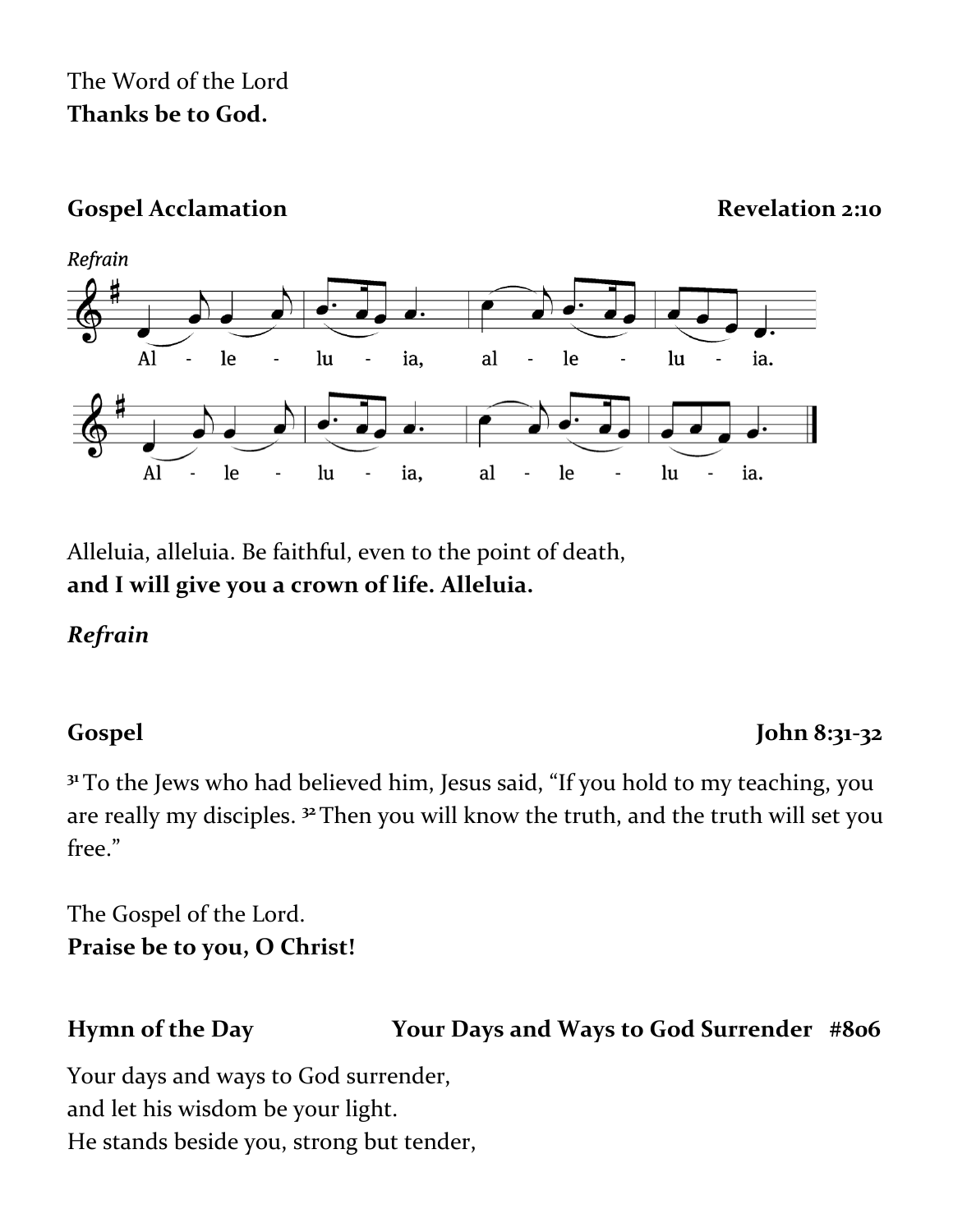and guides your steps thro' storm and night. Upon a rock you build your life when you rely on Jesus Christ.

Why do you wallow in this worry? Why tightly clutch this pain and fear? Do you forget that on this journey you're not alone? Your God is near! The many midnight tears you spill just make the darkness darker still.

Wait for his hand to write your story, his gracious will, your destiny. What looks like gloom he turns to glory; what's hidden now he will reveal. Who holds your future and your past knows what you need before you ask.

Then wake with joy and expectation, for God is good and heav'n is sure. Sing, pray, and work in your vocation, and sleep in peace, your heart secure. Surrender all to his good grace; he keeps you safe in his embrace.

Text: tr. Laurie F. Gauger, b. 1965; Georg C. Neumark, 1621–1681, abr. Text: © 2021 Laurie F. Gauger, admin. Northwestern Publishing House. Used by permission: OneLicense no. 712031

#### **Sermon Proverbs 3:5-6**

### *Trust in the Lord…trust in the truth*

#### **The Offering**

*The members of Zion have joined together to do the Lord's work in this community and around the world. If you are a visitor, please don't feel obligated to participate in this offering which supports our ministry.*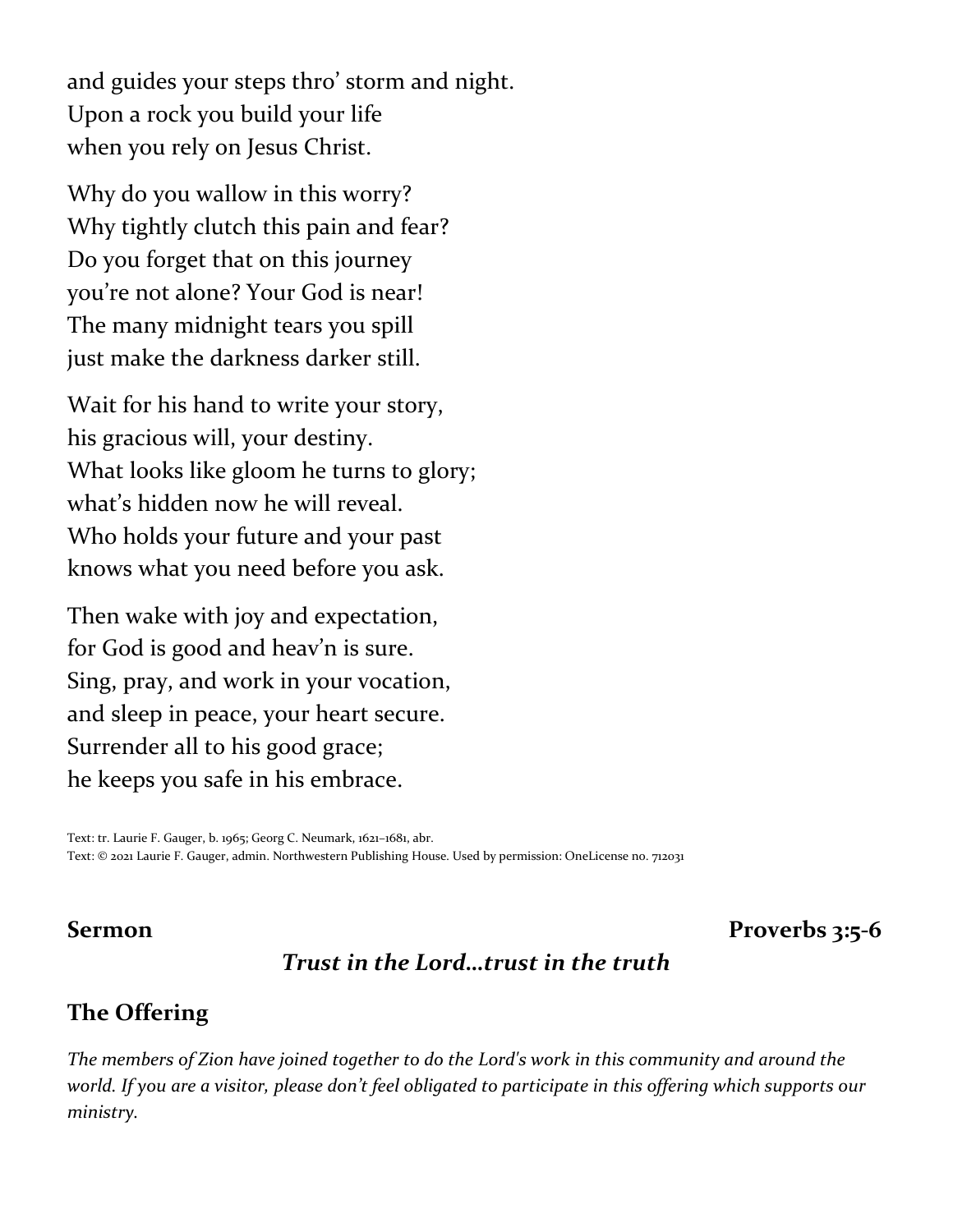# **RITE OF CONFIRMATION**

Dear friends in Christ, when you were baptized, your gracious Lord forgave all your sins and covered you with the robe of Christ's righteousness. Through water and Word he created faith in your hearts and adopted you into the family of believers. As you matured and heard and studied the Scriptures, the Holy Spirit enlightened your minds and preserved you as children of God.

You have expressed the desire to confess the truths you believe before your Savior, your family and friends, and this congregation. You are ready to say with St. Paul, "I believed; therefore I have spoken." You have learned to examine your thoughts, words, and actions in the light of God's law, and you have experienced the comfort of forgiveness in the Savior's gospel. With this preparation you are eager to receive the Savior's body and blood in the sacrament.

As we worship with you on this day, we are filled with joy as we see how the Lord has grown your faith and love. We bring our prayers to the Savior's throne of grace and ask him to keep you faithful to him and his Word until you join us and all believers in the glories of heaven.

I now ask each of you:

Are you ready and willing to confess your faith before the triune God and those who are worshiping with you today? **I am.**

Do you believe in God the Father?

*(all)* **Yes, I believe in God, the Father Almighty, maker of heaven and earth.** 

Do you believe in Jesus Christ, the Son of God?

*(all)* **Yes, I believe in Jesus Christ, his only Son, our Lord, who was conceived by the Holy Spirit, born of the Virgin Mary, suffered under Pontius Pilate, was crucified, died, and was buried. He descended into hell. The third day he rose again from the dead. He ascended into heaven**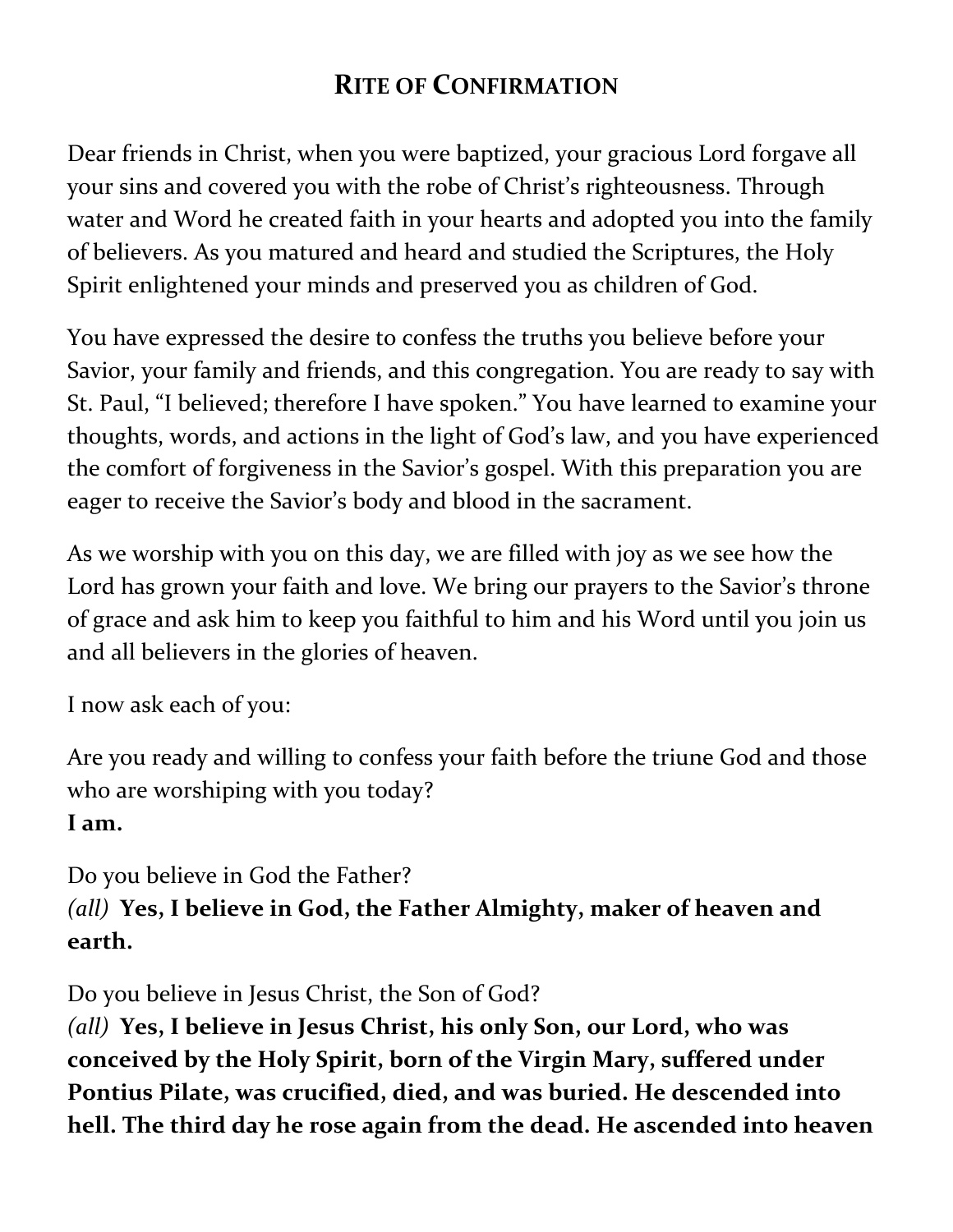**and is seated at the right hand of God the Father Almighty. From there he will come to judge the living and the dead.** 

Do you believe in God the Holy Spirit?

*(all)* **Yes, I believe in the Holy Spirit, the holy Christian Church, the communion of saints, the forgiveness of sins, the resurrection of the body, and the life everlasting. Amen.**

Do you reject the devil along with all his lies and empty promises? **I do.** 

Do you believe that all the books of the Bible are the inspired and inerrant Word of God? **I do.**

Do you believe that the teachings of the Evangelical Lutheran Church, as you have learned to know them from Luther's Small Catechism, are faithful and true to the Word of God? **I do.**

Is it your sincere prayer and desire to remain faithful to your Lord Jesus and his Word all the days of your life?

**Yes, and I ask God to help me.**

Is it your sincere prayer and desire to live a life that pleases God, to value his Word and sacraments, and to witness to your Savior wherever you go? **Yes, and I ask God to help me.** 

*The pastor speaks to the congregation:*

Friends in Christ, the Word of God urges us to pray for one another and especially for the youth of the church. On this special day, it is fitting that we bring our prayers before God, firmly believing that he alone is able to strengthen us by the power of the Holy Spirit and keep us faithful to the Savior until we die. Let us pray.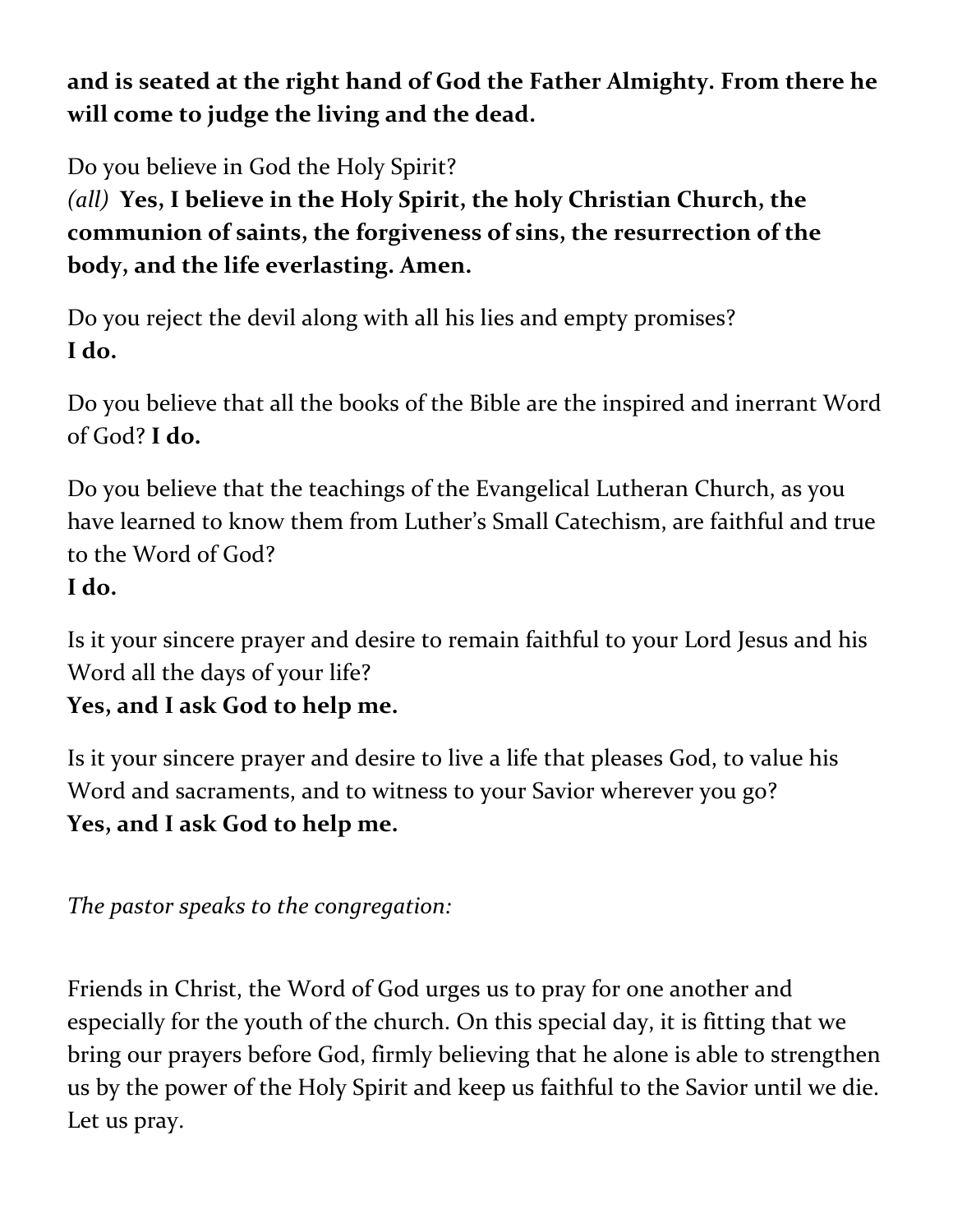# **Prayer of the Church**

Gracious Father, in Holy Baptism you created faith in the hearts of these young people and gave them a new birth as members of your family. Help them remember their baptisms every day and find comfort in your promise that you will never leave them or forsake them. Lord, in your mercy,

### **hear our prayer.**

Give them strength to put down and drown the sinful nature that lives within them so that each day their faith may triumph in their living and loving and in their words and actions. Lord, in your mercy,

### **hear our prayer.**

Lead them to see and believe that in the word of the gospel they find forgiveness for their sins and relief for their guilt. Use the remembrance of your commandments to drive them to the comfort of the gospel and then to guide them as they live for you and others. Lord, in your mercy,

### **hear our prayer.**

Protect them from Satan when he tempts them to be careless with your Word and sacrament, to make plans for this life and not for the life to come, or to find popular theories more appealing than your truth. Lord, in your mercy, **hear our prayer.**

Empower them by the gospel of your Son to live in this world with kindness, humility, and patience that others may see their good works and glorify their Father in heaven. Lord, in your mercy,

### **hear our prayer.**

Help us provide fitting examples of faithfulness to your Word and sacraments. Lead us to encourage and admonish them in wisdom and love even after they have left our homes and made new homes for themselves. Lord, in your mercy, **hear our prayer.**

When the end comes and we all stand before the judgment seat of Christ, have compassion on us despite our sins and accept us as eternal dwellers in the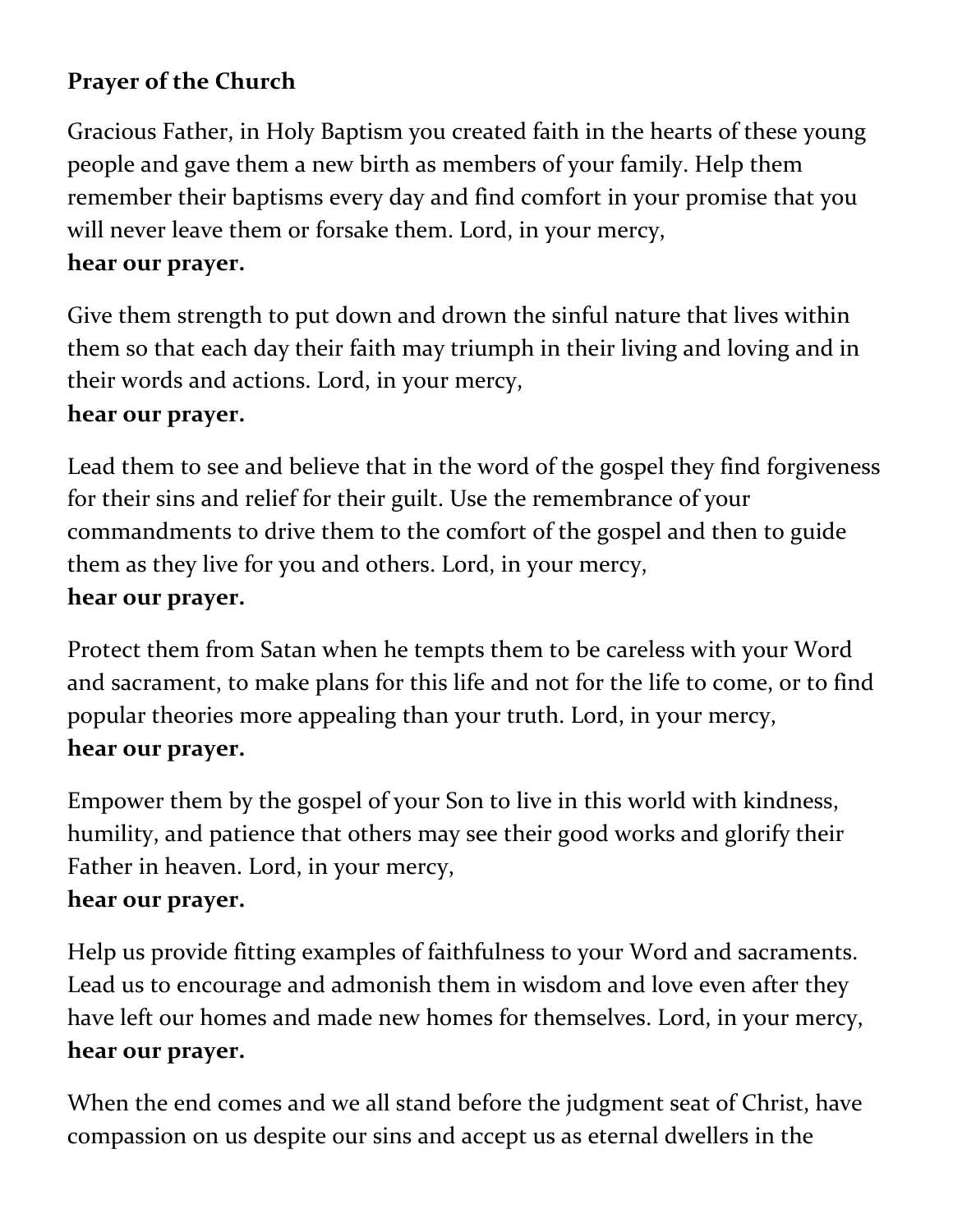mansions of heaven, through the merits of Jesus our Savior, who became sin for us so that in him we might become the righteousness of God. Lord, in your mercy,

**hear our prayer. Amen**

### **Lord's Prayer**

**Our Father, who art in heaven, hallowed be thy name, thy kingdom come, thy will be done on earth as it is in heaven. Give us this day our daily bread; and forgive us our trespasses, as we forgive those who trespass against us; and lead us not into temptation, but deliver us from evil. For thine is the kingdom and the power and the glory forever and ever. Amen.**

*The pastor speaks to those being confirmed:*

I now invite each of you to receive a blessing from the Lord, a word of encouragement from the Scriptures.

*The confirmands kneel. The minister lays his hand on the head of each and speaks a blessing, after which the confirmands speak their verses.*

# **2022 Zion Lutheran Confirmands**

# **Jillian Alayna Breuer Ephesians 2:8-9**

<sup>8</sup> For it is by grace you have been saved, through faith—and this is not from yourselves, it is the gift of God— <sup>9</sup> not by works, so that no one can boast.

# Ava Mae Filber John 8:12

I am the light of the world. Whoever follows me will never walk in darkness, but have the light of life."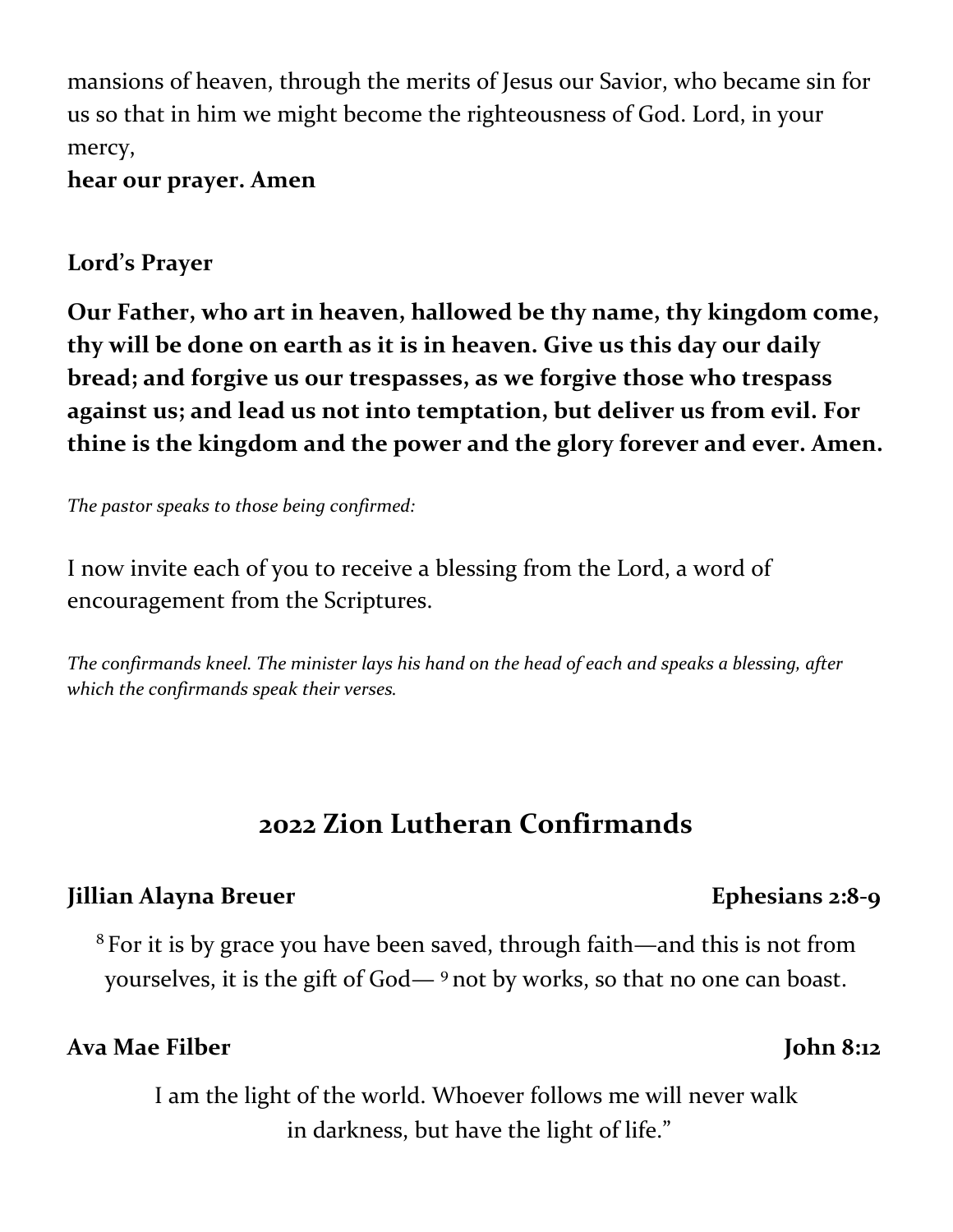### Gabrielle Elizabeth Jerger **Joshua 1:9**

# <sup>9</sup> Have I not commanded you? Be strong and courageous. Do not be afraid; do not be discouraged, for the Lord your God will be with you wherever you go."



Your church now invites you to receive the Sacrament of the Lord's body and blood. Accept this invitation with deep reverence and holy joy. Regard your communing at the Lord's table as a precious privilege given to you by God through his Church. Receive this Sacrament thankfully and often. The almighty and most merciful God – Father, Son, and Holy Spirit – bless and keep you.

# **First Communion for the Confirmands** *Sunday late service only*

# **Closing Prayer**

Lord God, heavenly Father, we thank and praise you for your great goodness in bringing these daughters of yours to the knowledge of your Son, Jesus Christ, and in giving them both hearts to believe and mouths to confess his saving name. Enable them to bring forth the fruits of faith and to continue steadfast and victorious until the day comes when all who have fought the good fight of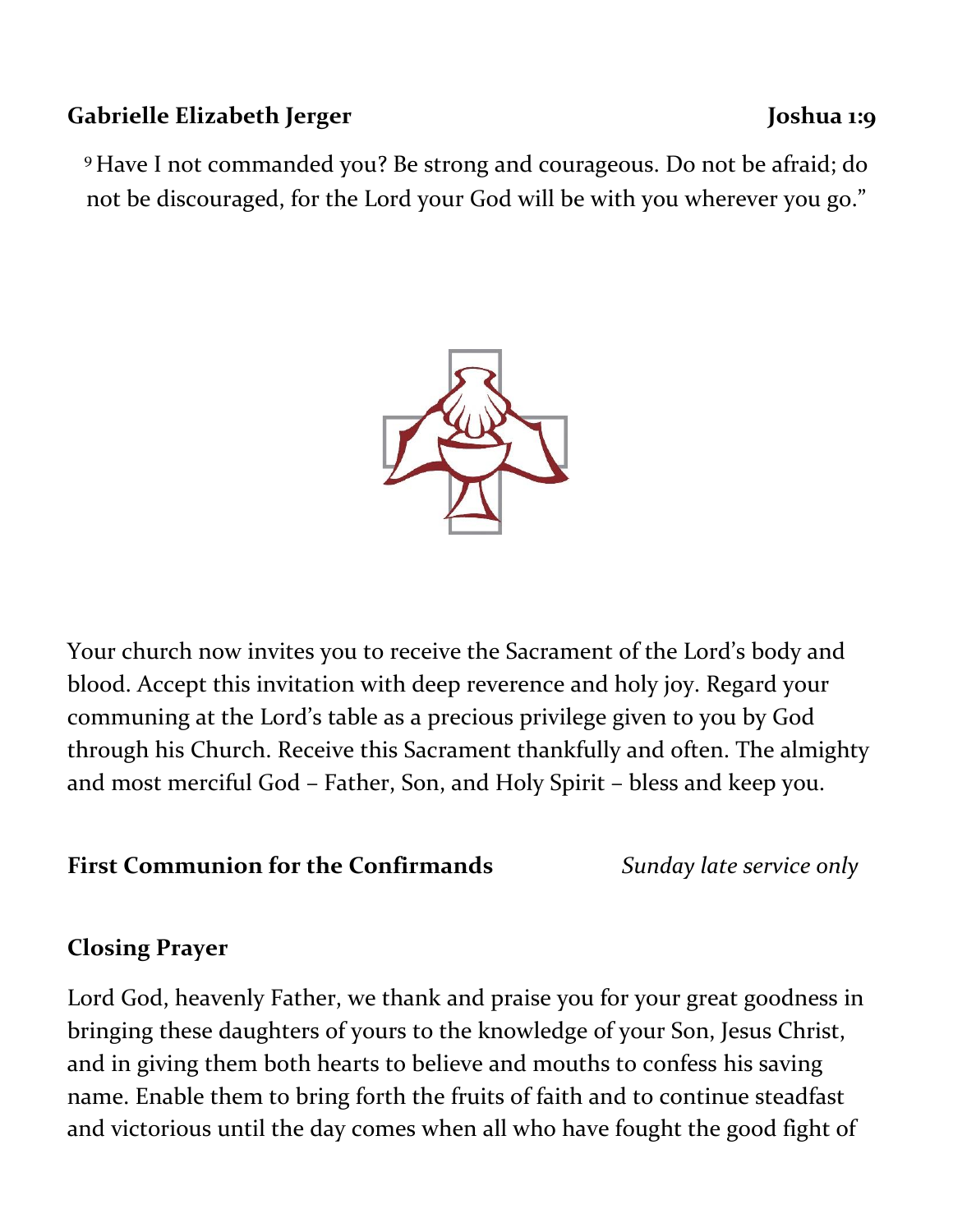faith shall receive the crown of righteousness, through Jesus Christ, your Son, our Lord, who lives and reigns with you and the Holy Spirit, one God, now and forever.

**Amen.**

### **Blessing**

The Lord bless you and keep you. The Lord make his face shine on you and be gracious to you. The Lord look on you with favor and give you peace. **Amen.**

# **Closing Hymn Go My Children, With My Blessing #930**

Go, my children, with my blessing, never alone. Waking, sleeping, I am with you; you are my own. In my love's baptismal river I have made you mine forever. Go, my children, with my blessing, you are my own. Go, my children, sins forgiven, at peace and pure. Here you learned how much I love you, what I can cure. Here you heard my dear Son's story; here you touched him, saw his glory. Go, my children, sins forgiven, at peace and pure. Go, my children, fed and nourished,

closer to me;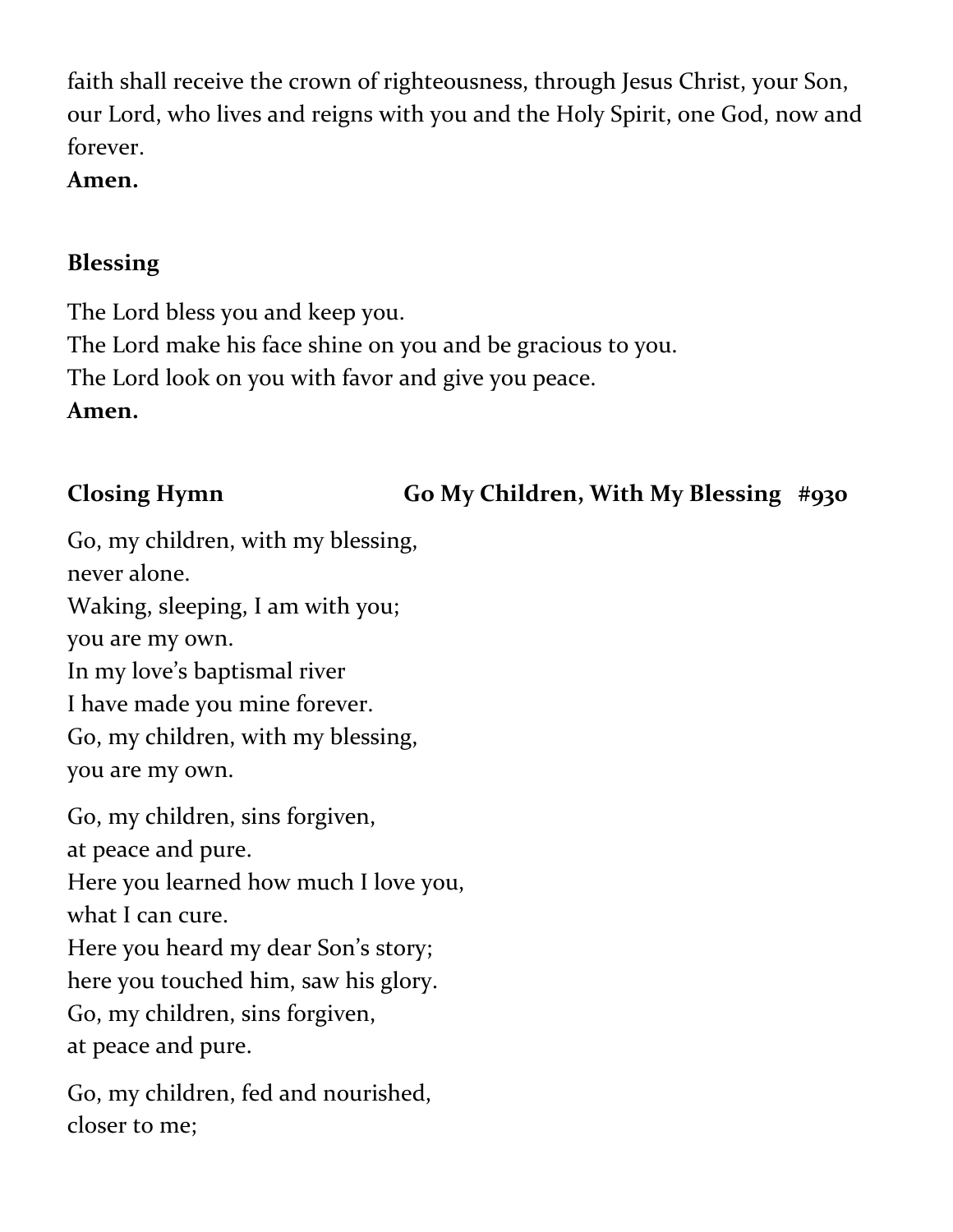grow in love and love by serving, joyful and free. Here my Spirit's power filled you; here his tender comfort stilled you. Go, my children, fed and nourished, joyful and free.

I the Lord will bless and keep you and give you peace; I the Lord will smile upon you and give you peace; I the Lord will be your Father, Savior, Comforter, and Brother. Go, my children; I will keep you and give you peace.



**Day by Day** Text: tr. Robert Leaf, 1936–2005; Carolina Sandell Berg, 1832–1903 Text: © 1992 Augsburg Fortress. Used by permission: OneLicense no. 712031

#### **Glory to God in the Highest**

Text: Michael D. Schultz Text: © 2021 Northwestern Publishing House. Used by permission: OneLicense no. 712031

#### **Your Days and Ways to God Surrender**

Text: tr. Laurie F. Gauger, b. 1965; Georg C. Neumark, 1621–1681, abr. Text: © 2021 Laurie F. Gauger, admin. Northwestern Publishing House. Used by permission: OneLicense no. 712031

#### **Go, My Children, with My Blessing**

Text: Jaroslav J. Vajda, 1919–2008 Text: © 1983 Concordia Publishing House. Used by permission: OneLicense no. 712031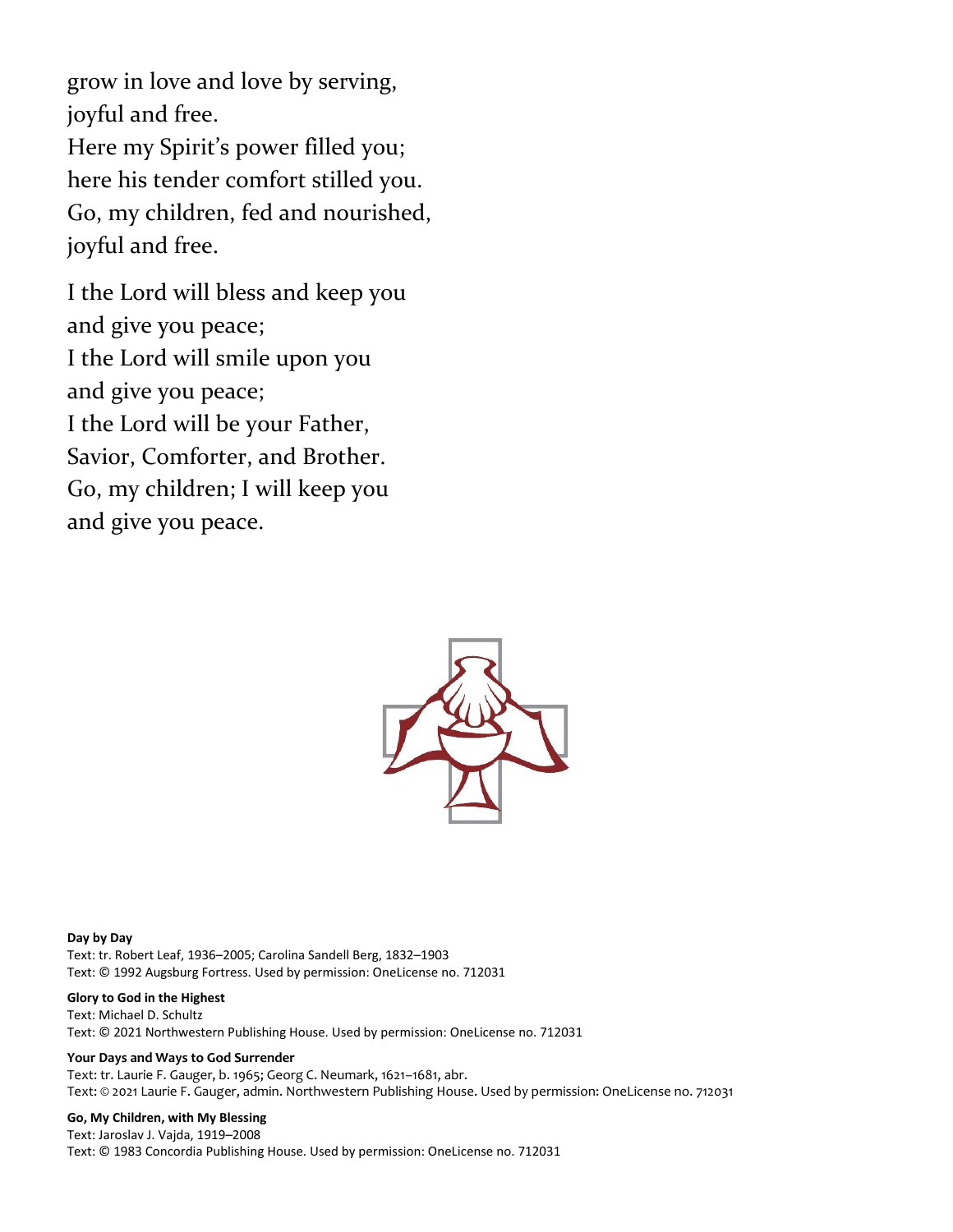# **This Week at Zion**

| Today: | $7:30 / 9:45$ a.m. Worship |                               |
|--------|----------------------------|-------------------------------|
|        | 8:30 a.m.                  | <b>Sunday School</b>          |
|        | 8:40 a.m.                  | Confirmation examination      |
| Tue:   | $6:30$ p.m.                | Ladies' Aid meeting           |
| Wed:   | 5:00 p.m.                  | Catechism instructions        |
| Thu:   | 7:00 p.m.                  | Worship                       |
| Fri:   | 7:00 p.m.                  | Luther Prep Spring concert    |
| Sat:   | $6:30$ p.m.                | <b>KML Percussion concert</b> |
| Sun:   | 7:30 / 9:45 a.m. Worship   |                               |
|        | 8:30 a.m.                  | Sunday School                 |

**In Our Prayers** Marilyn Martin, back home regaining her strength after having to spend some days at the hospital.

**Confirmation** This morning (Sunday) three of our young people - Jillian Breuer, Ava Filber, and Gabi Jerger - will be confirmed in the faith in the late service. You are invited to the examination which will take place during the bible class hour (8:40 – 9:35). Please keep these three in your prayers.

**We thank** Judy Lemke (Thursday) and Bea Pamperin (Sunday) for serving as our organists this weekend.

**Please pick up** the May calendars, newsletters and copies of the *Forward in Christ* from the cabinets in the entryway.

**Sunday School Singing Next Sunday,** May 22<sup>nd</sup>, is the last day of Sunday School and the children will be singing the last hymn of the early service and the first hymn of the late service. That will allow those who are worshiping in the first service to leave after the first hymn of the late service and those who are worshiping in the late service to come a little earlier for Sunday School so they can sing in the first service as well.